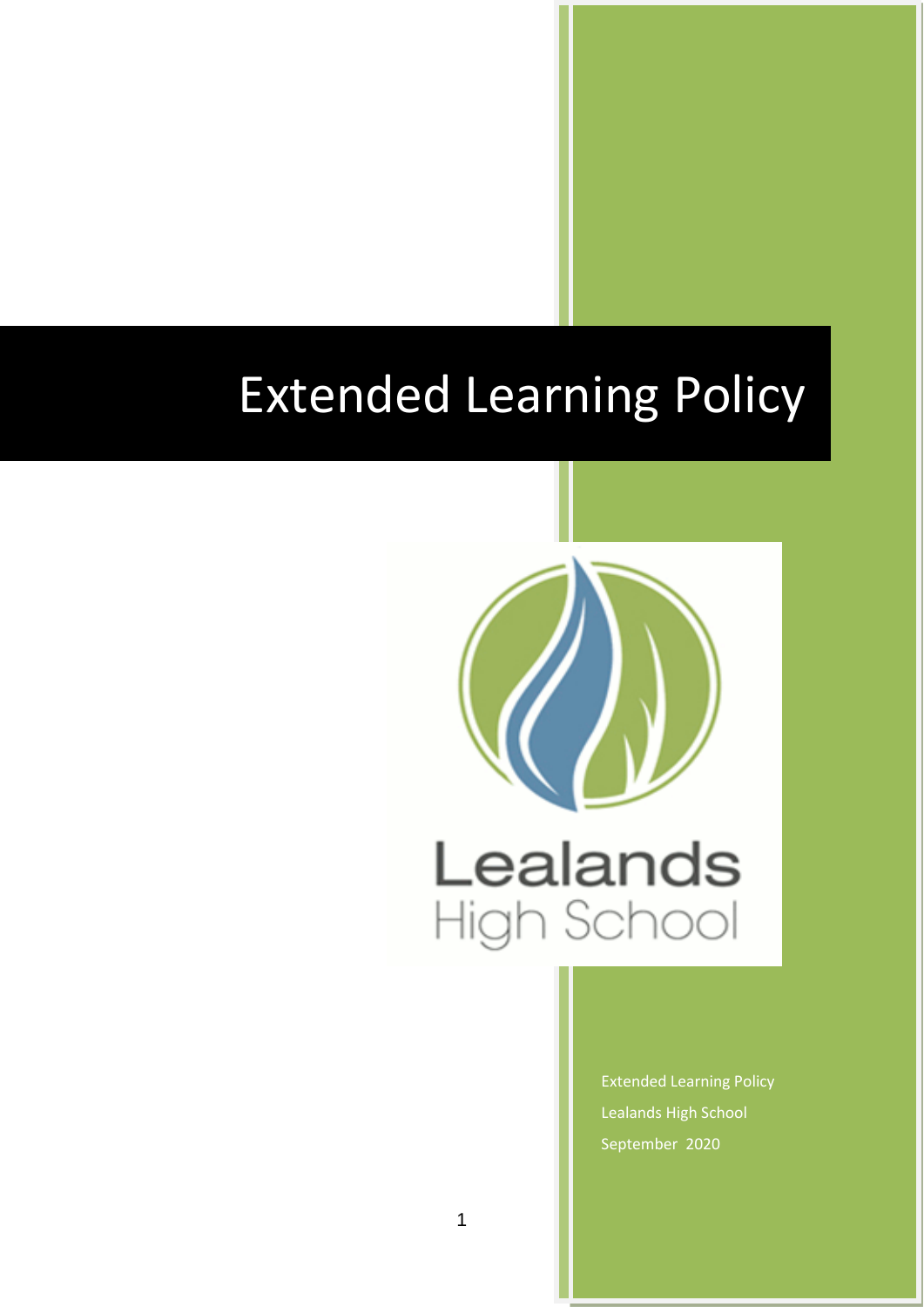## **1. INTRODUCTION**

Lealands High School policies are designed to support the school ethos, aims and vision. Lealands is a positive learning community which is fully inclusive to ensure equality of opportunity for all.

Our aims are outlined in our Home School Agreement.

## **Our aims:**

| Excellence in everything we do<br>• Everyone achieves success and<br>makes excellent progress | <b>Everyone has responsibility</b><br>• To prepare young people for<br>life and a positive future | <b>Respect for all</b><br>Everyone is valued for their<br>$\bullet$<br>contribution |
|-----------------------------------------------------------------------------------------------|---------------------------------------------------------------------------------------------------|-------------------------------------------------------------------------------------|
| • We all continually improve what<br>we do and work hard                                      | $\bullet$ To ensure that school is a<br>safe place                                                | • All are cared for and supported<br>so that needs are met                          |
| • We care about being the best<br>we can be and getting the best                              | To help and support others<br>$\bullet$<br>to grow and succeed                                    | We recognise and celebrate the<br>$\bullet$<br>talents, gifts and uniqueness of     |

every individual

In order to achieve these aims students, parents and the school need to work in partnership.

#### **2. Our vision is to be:**

out of those around us

## *Everyone achieves excellence, demonstrates respect for all and takes responsibility for their own actions, while helping others to be successful.*

We strive to achieve this vision in all that we do and staff, students, parents, governors, other school stakeholders and partners are all an important part of making this happen.

#### **3. Rationale**

Extended Learning (Homework) is an important part of the schools' curriculum, contributing to student progress and attainment. It plays a key role in extending and consolidating the knowledge, understanding and skills that are developed in school and provides opportunities for students to embed, enrich and extend their learning. Work that is set will consist of meaningful and worthwhile activities designed to extend the learning of the student outside the classroom.

#### **4. Broad Goals**

- 4.1 Extended Learning should be timely, purposeful and achievable, giving students the opportunity to embed and develop their learning.
- 4.2 Extended Learning should be predominantly set to consolidate and embed knowledge from previous lessons.
- 4.3 Extended Learning should be accessible and challenging to all. It should support the most vulnerable and include the provision of appropriate resources (time, space, materials and expertise).

#### **5. Pupil Impact**

This policy and procedures are designed to support our students to:

- 5.1 Practice and consolidate the knowledge, understanding and skills developed in class;
- 5.2 Help them to make greater progress;
- 5.3 Extend learning beyond the classroom;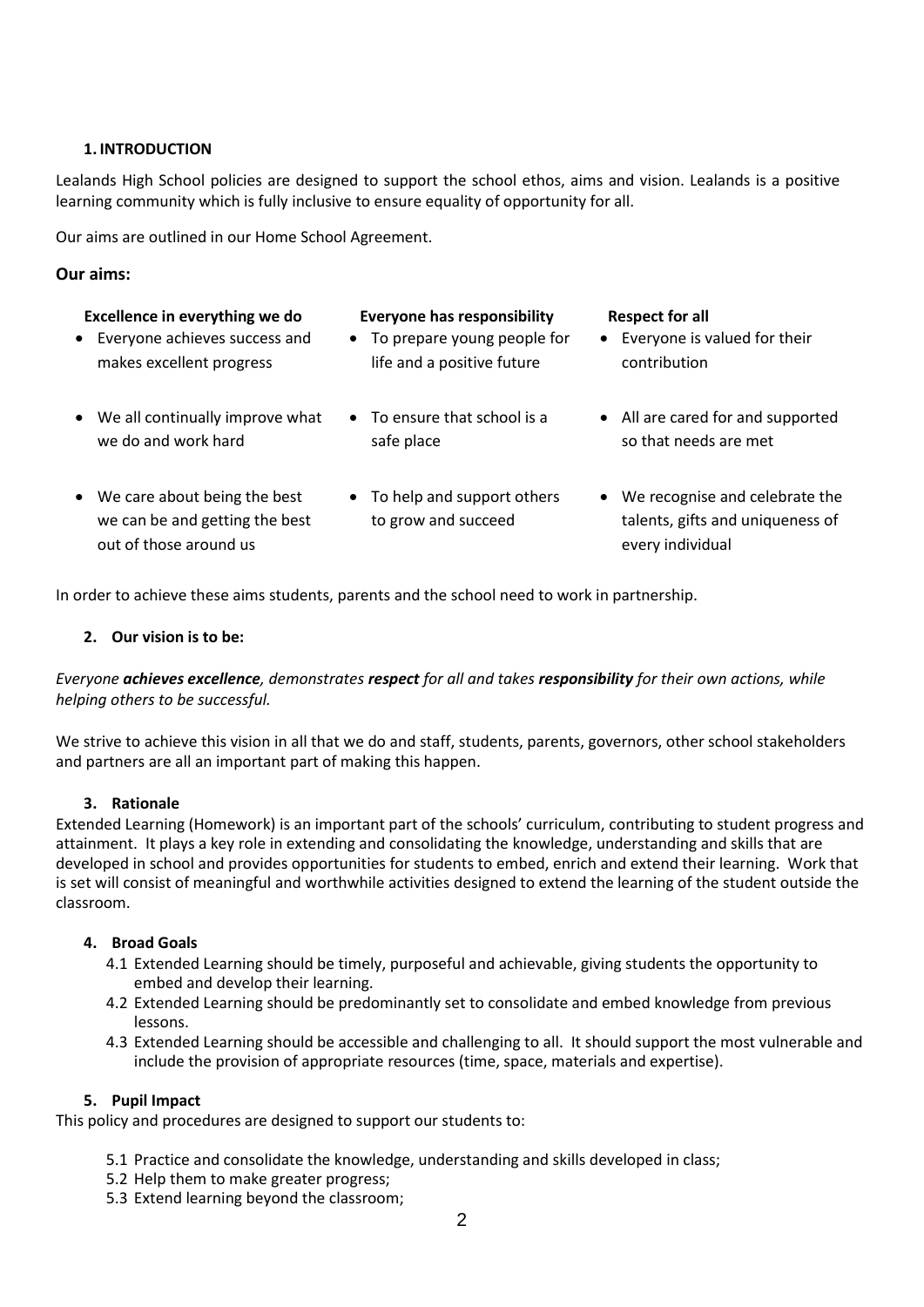- 5.4 Embed key subject knowledge in their long term memory;
- 5.5 Engage in wider reading and research in preparation for future learning;
- 5.6 Have dedicated time to reflect upon learning, correct mistakes and act on feedback to make improvements;
- 5.7 Develop and embed effective study skills (Retrieval, Interleaving and Spacing) improved independent working and time management and organisational skills;
- 5.8 Be successful learners who achieve challenging goals and experience high levels of success;
- 5.9 Be empowered to take responsibility for their own learning.

# **6. Application**

The development and application of Extended Learning at Lealands is based on the evidence presented by Cooper et al (1989; 1994) the Education Endowment Foundation (EEF 2018), DfE (1998) and Hattie (2009)

- 6.1 Years 7 and 8 will be allocated 90 minutes of Extended Learning each day.
- 6.2 Year 9 will be allocated 110 120 minutes of Extended Learning each day.
- 6.3 Year 10 and 11 will be allocated up to 180 minutes of Extended Learning each day.
- 6.4 Extended learning activities will be set according to the agreed schedule.
- 6.5 Extended learning activities will predominately be used for the consolidation and practice of knowledge or skills covered in lessons.
- 6.6 Extended learning activities should be developed taking into account the schools three identified learning strategies (Retrieval, Interleaving and Spacing).
- 6.7 Extended learning activities should feed into subsequent lesson activities.
- 6.8 Extended learning activities set should require minimal staff marking if any.
- 6.9 Extended learning activities set should require minimal parental support or knowledge.
- 6.10 Not all departments will set Extended Learning activities during Years 7 9. Enrichment activities will be offered within the school for these departments.
- 6.11 All departments will set Extended Learning activities during Years 10 11 for students completing a GCSE or equivalent qualification within that subject area.

# **7. Implementation**

## *Role of the class teacher:*

- 7.1 To set purposeful extended learning activities which meet the schools' broad goals and intended impact;
- 7.2 To give full and comprehensive instructions for completion;
- 7.3 To ensure appropriate resources are available;
- 7.4 To record all extended learning activities on Epraise with clear deadlines;
- 7.5 Ensure that extended learning activities are completed by all students in a timely manner;
- 7.6 To provide feedback where appropriate;
- 7.7 To provide help and support as and when required.
- 7.8 To acknowledge the completion of all extended learning activities with the awarding of an extended learning point within Epraise. (Only one point per extended learning piece completed to the expected standard and within the specified deadline).
- 7.9 To acknowledge the failure to complete an extended learning activity to the expected standard or deadline by awarding a demerit on Epraise. (Only one demerit per extended learning piece for either unacceptable standard, late or both)

## *Role of the student:*

- 7.10 To check Epraise for extended learning activities;
- 7.11 To attempt all extended learning activities to the best of their abilities;
- 7.12 To ensure that all extended learning deadlines are met;
- 7.13 To inform their class teacher of any difficulties in a timely manner.

# *Role of the Form Tutor:*

- 7.14 To monitor their tutees extended learning completion through Epraise;
- 7.15 To carry out meaningful conversations with students who require additional support with the completion of extended learning activities;
- 7.16 To inform the Head of Year or Pastoral Support Manager of any students who are continually having issues with the completion of extended learning activities;